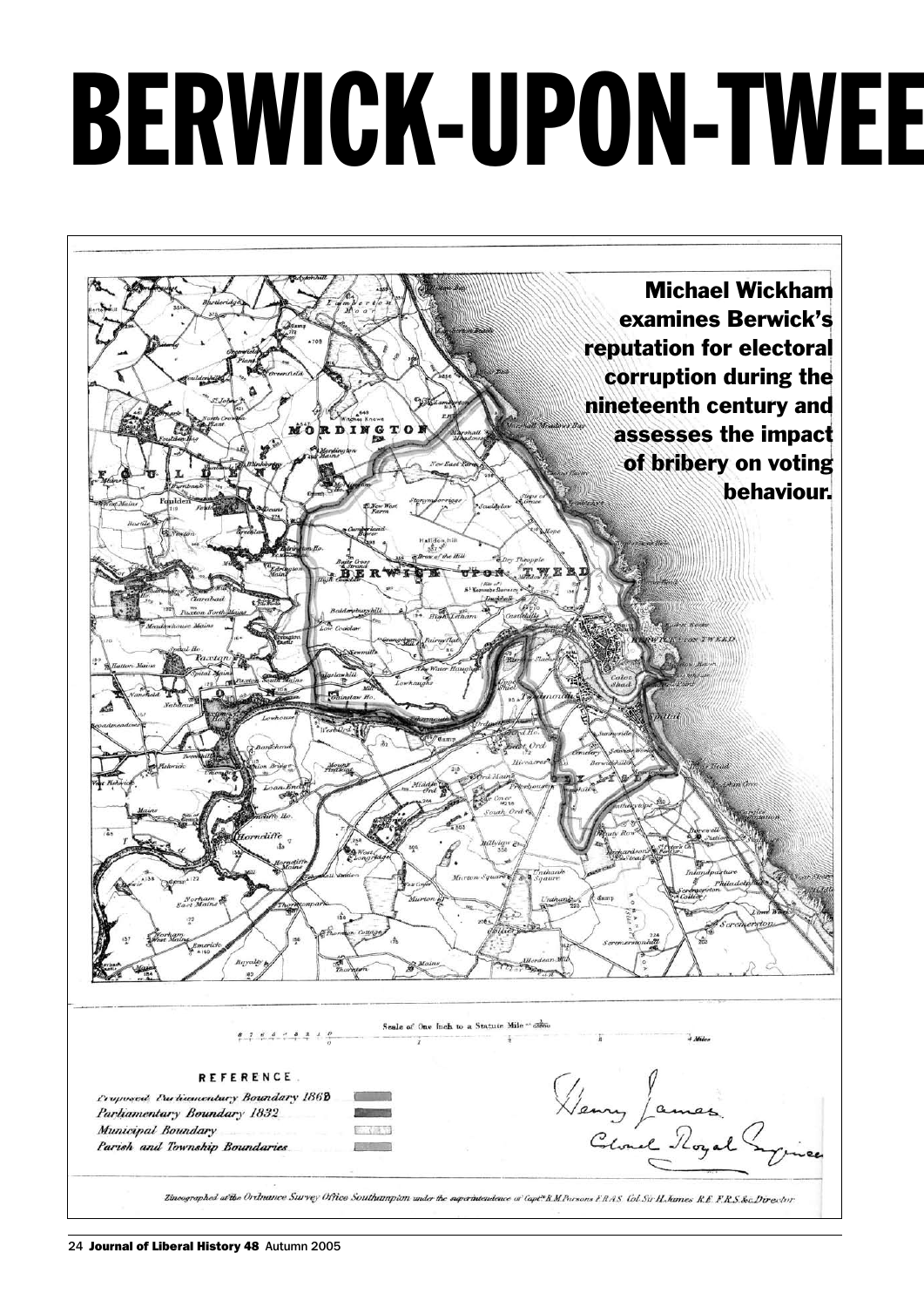# **D: A VENAL BOROUGH?**

Men the English<br>
electoral system<br>
was reformed<br>
in 1832, it was<br>
bribery and corruption that had electoral system was reformed in 1832, it was hoped that the characterised the old system would become a thing of the past. However, such hopes were soon dashed as many of the old practices continued unabated. Indeed, in some boroughs the situation was even worse than it had been before the 1832 Reform Act. In Berwick-upon-Tweed, for instance, a series of election scandals resulted in the appointment of a Royal Commission to investigate the alleged venality of the electors of England's most northerly parliamentary borough, which, until the Liberal victory of 1852, saw its representation shared by the two major political parties, except during the 1830s, when first the Whigs and then the Conservatives were briefly dominant.

In 1817 the Reverend Thomas Johnstone, minister of the Low Meeting House, Berwick, wrote:

It is not uncommon for the Burgesses of Berwick to promise their vote to a favourite Member of Parliament, several years before an election takes place; and, much to their honour, they have seldom been known to break this promise. Hence the Borough is often canvassed, and secured, long before a dissolution of Parliament, and the Representative who is fortunate enough to obtain the promise of a vote, has no doubt of its being literally fulfilled.<sup>1</sup>

Unfortunately, this glowing assessment of the political integrity of the Berwick electorate was not one that was widely shared during the eighteenth and nineteenth centuries. The electors' ingratitude towards the Whig member John Delaval, who had spent thousands of pounds on them during the 1760s, prompted Captain Nethercott to refer to them as 'a herd of swine that the Devil possesses'.<sup>2</sup> Similar sentiments were expressed by J. Lambert, Esq. when he informed Earl Grey in 1832 that:

… the Berwick electors are such a venal pack that I fear there can be little hope entertained of their supporting even so straightforward and uncompromising a reformer as Sir F [Francis Blake] upon the principle of political feeling only … corruption has become so much a habit at Berwick that I think no candidate could rely on success, if opposed, unless he was prepared to spend something.<sup>3</sup>

Indeed, it was a well-known fact that electioneering at Berwick was a costly business. Even the *Berwick Advertiser* acknowledged this when, in 1831, it declared, 'The expensiveness of the election for this borough are sufficiently known, to terrify any prudent person from engaging in a contest for it.'<sup>4</sup> Similarly, another local newspaper, the *Kelso Mail*, observed on the eve of the 1832 general election, 'Unless a pretty considerable REFORM has actually taken place, the purses of the honourable candidates may undergo a fearful change.'<sup>5</sup> Berwick's notoriety spread far beyond the locality. In January 1833 the *Weekly Despatch* referred to the town as 'This once most corrupt and close Tory borough'.<sup>6</sup>

Not surprisingly, such attacks were deeply resented by the In Berwickupon-Tweed a series of election scandals resulted in the appointment of a Royal Commission to investigate the alleged venality of the electors of England's most northerly parliamentary bor-

ough.

people of Berwick, who believed that the case against them had been somewhat overstated. Thus, in January 1833, the *Advertiser*, referring to the conduct of the town's electors on former occasions, warily observed:

We are far from believing that they were all guiltless, – yet the borough has been more sinned against than sinning, and why should six or seven hundred good men bear the odium attached to the sins of fifty or perhaps sixty who desecrate the privileges which they enjoy?<sup>7</sup>

The newspaper was highly conscious of the borough's reputation for venality and was determined that such notoriety should be laid to rest along with the old electoral system. With this object in mind, it constantly urged the electorate to pursue a more honest course. For instance, on 15 September 1832 it beseeched the electors:

Will you permit the name of your native place to be obnoxious to the very nostrils of honest men? – Will you have it written in corruption, and hackneyed round the land as a standing and evil jest with Gatton and Grampound?<sup>8</sup>

Such exhortations fell upon deaf ears, however, and the electors of Berwick continued with their venal practices. Consequently it was reported that, in 1832, both Whig and Tory candidates gave money to the electors, especially towards the close of the poll on the second day, when 'large sums were asked and given for votes'.<sup>9</sup> Likewise, in 1835, Sir Rufane Shaw Donkin (Liberal) spent 'immense sums', James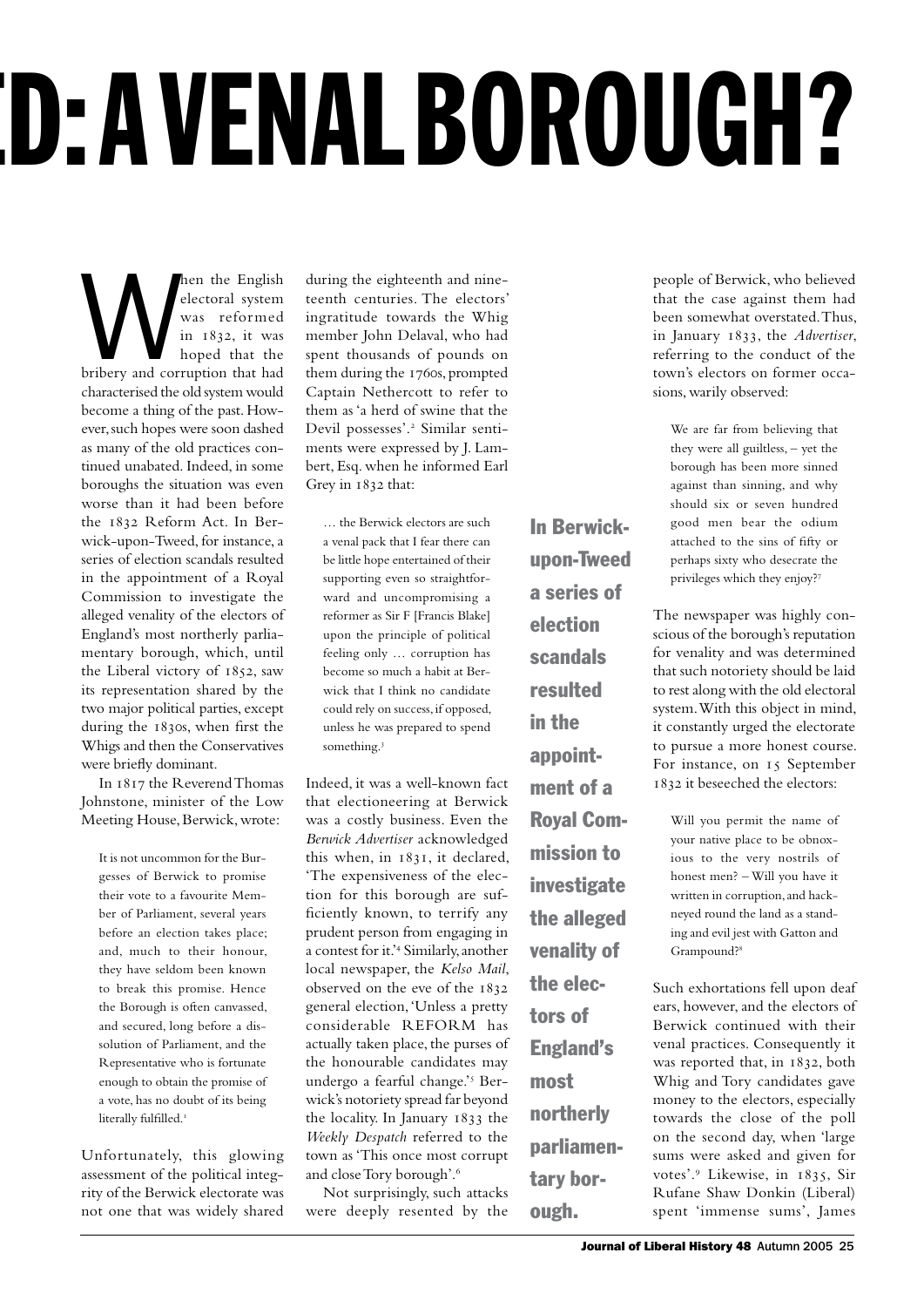Bradshaw (Tory) 'pulled out' a small amount, while Sir Francis Blake (Liberal), who later had the audacity to blame his defeat on bribery, was 'cleaned out'.<sup>10</sup> As a result of this high expenditure, no candidate could be found to represent the Conservative interest at the by-election four months later, although it was reported that William Holmes was prepared to stand provided he could be assured of 'one hundred volunteer votes' before the commencement of his canvass.<sup>k</sup> His failure to contest the seat suggests that such an assurance was not forthcoming.

Rather than erase its tarnished image under the new electoral system, Berwick's notoriety seems to have increased in the years after 1832. Following the election petition of 1852, which resulted in the election of that year being declared void, Thomas Phinn, the Liberal member for Bath, said in the Commons that it was the opinion of people acquainted with elections in Berwick that 'It is of no use going down to Berwick unless you are prepared to pay the freemen all round.'12 He also said he believed that the corruption of Berwick was quite as notorious as that of Sudbury and St. Albans, two towns which had been disfranchised after a Royal Commission had found evidence of gross bribery and corruption.<sup>13</sup> Indeed, seven years after Phinn's damning pronouncement Berwick itself became the subject of a similar investigation.

The aim of this article is to consider two important questions. First, did Berwick deserve its reputation for venality? And, second, what effect, if any, did corruption have on voting behaviour in the borough?

Any attempt to answer the first of these questions will inevitably rely heavily upon the report of the 1861 Royal Commission appointed to inquire into the existence of bribery at the Berwick elections of 1859. Although there were four successful election petitions between the Electoral Reform Act of 1832 and the Redistribution Act of 1885, none of these produced an investigation as thorough as that of the Commissioners.

The first successful petition was in 1852 and it resulted in a void election after the Select Committee had determined that John Stapleton (Liberal) was, by his agents, guilty of treating (i.e. entertaining the electors with food and drink at the candidate's expense) and that Matthew Forster (Liberal) was, by his agents, guilty of bribery.14 The second was in 1860 and it led to a recommendation for a Royal Commission to investigate the borough after the Committee discovered that bribery extensively prevailed at the by-election in August 1859. <sup>15</sup> The third was in 1863 and it culminated in the conclusions that no case of bribery was proved, and that it was not proved that corrupt practices extensively prevailed at the election.<sup>16</sup> The fourth successful petition was in 1880 and it produced the ruling that corrupt practices had not prevailed on either side.<sup>17</sup>

The 1861 Commission sat daily in Berwick (except for an adjournment for one week) from 30 July to 1 September, and afterwards six times in London. Since the Commissioners found no suspicion of corruption attached to the 1853 election, they did not enter into the details of that or of any previous election. However, they did receive 'general information as to the previous political reputation of the borough'.18 Of particular significance is the fact that the freemen were generally presented as 'the most accessible to the influence of bribery'.<sup>19</sup> Thomas Bogue, the mayor, for instance, told the Commissioners that before 1853 'bribery was reported to have extensively prevailed, principally among the freemen'; while John Graham, a resident of Berwick for fourteen years, said that 'since he came to Berwick the opinion has always prevailed that the freemen will not vote unless they are paid for their votes', but he added to this his opinion 'that the householders are as bad as the freemen'.

Thomas Phinn, the **Liberal** member for Bath, said in the Commons that it was the opinion of people acquainted with elections in Berwick that 'It is of no use going down to Berwick unless you are prepared to pay the freemen all round'.

(Before 1832 the electorate consisted exclusively of the freemen of the borough – thereafter, it included only those freemen who lived within a seven-mile radius of the borough, as well as the ten-pound householders of the town.) Another witness, Mr Jeffrey, a solicitor from Jedburgh, who was sent to Berwick in 1859 to collect evidence in support of the prosecutions initiated by the Northern Reform Union against some of the electors for bribery, told the Commissioners that he had heard in the town itself that 'an election never took place without extensive bribery on both sides'. And Matthew Forster, the Liberal member from 1841 to 1852, stated that, although it was difficult to ascertain what number of electors were bribable, his own impression was that, while he sat for the borough, 'two-thirds of the freemen and some portion of the householders were corrupt'.<sup>20</sup> This would mean that in 1852, for example, about 235 freemen were bribable.

Collating this evidence of general reputation with the fact that large amounts were spent by the various candidates at the elections of 1837, 1841 and 1852, and with the fact that the two successful candidates were unseated in 1852, the Commissioners concluded that 'we could feel no doubt that the parliamentary elections at Berwick down to the year 1853 were attended with very considerable corruption'.<sup>21</sup>

In contrast, the 1853 by-election was characterised by its integrity, although, as the Commissioners observed, 'As that election followed immediately on the avoidance for bribery of the return of the members elected in 1852, its purity has been reasonably attributed to the fear of ulterior consequences induced by the recent exposure'.<sup>22</sup> In other words, the election was pure only because the electors were afraid that another inquiry might lead to their disfranchisement.

However, the main task of the 1861 Royal Commission was to investigate the elections of 1857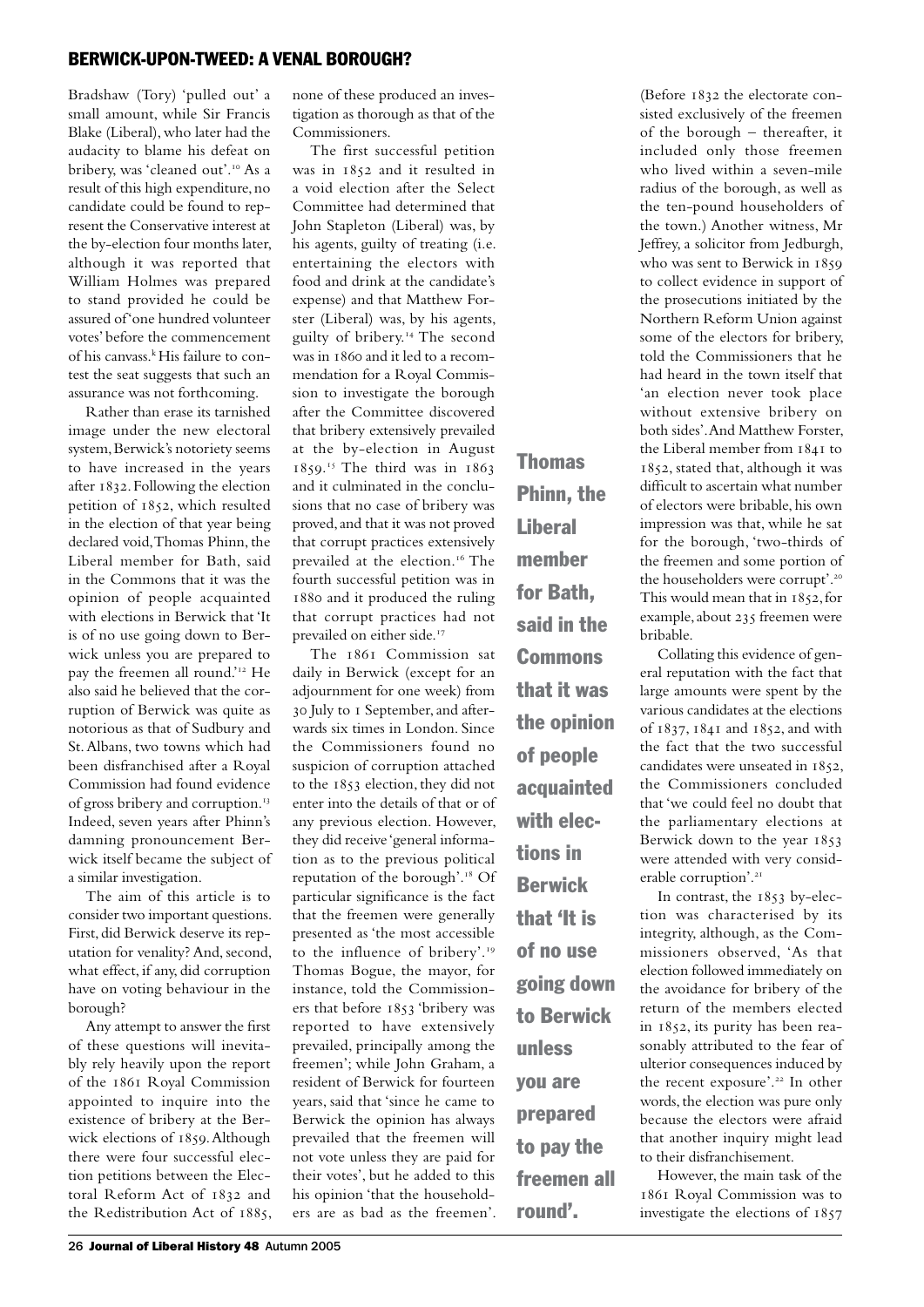Table 1: Result of the general election at Berwick, 28 March 1857

| John STAPLETON (Lib)                 | 339 |
|--------------------------------------|-----|
| Dudley Coutts MARJORIBANKS (Lib)     | 271 |
| Captain Charles William Gordon (Con) | 269 |
| Matthew Forster (Lib)                | つらの |

and 1859. In the event, it was an investigation fraught with difficulty. As the Commissioners observed in the introduction of their report:

In the investigation which we were charged to conduct, the difficulty experienced by us in obtaining any reliable information upon which to shape our inquiries soon gave ground for believing that nothing would be disclosed which could be withheld. During the inquiry itself the majority of the witnesses displayed a mental reservation through which it was difficult to break; while not a few prevaricated and perjured themselves with the utmost hardened effrontery.<sup>23</sup>

The Commissioners attributed this pervasive dishonesty partly to an apprehension that a truthful disclosure would result in either personal or general disfranchisement, and partly to 'a perverted notion of duty' which made some of the witnesses reluctant to betray those who had bribed them.<sup>24</sup>

Yet, despite this general reticence on the part of the witnesses, the Commissioners were able to paint a fairly comprehensive picture of the 1857 and 1859 elections. In 1857, for instance, there had been some suspicion that the Conservative Charles Gordon's position on the poll had been achieved by illegitimate means. As a stranger who came to Berwick only ten days before the election, he was not expected to do very well. His canvass was not a favourable one, and he confessed to one of his opponents, the Liberal D. C. Marjoribanks, that he had no more than a hundred pledges. Indeed, his chances of success looked so slim that he retired to

Edinburgh on the morning of the nomination. However, John Renton Dunlop, the chairman of his committee, and the Reverend George Hans Hamilton were more sanguine, and Gordon was persuaded to return to the borough, where he was defeated by only two votes. The Liberals were certainly surprised by the unexpected support he had received. Marjoribanks, for example, said he thought that Gordon's position was due to the promises he had made about what he would do for the town after the election (Gordon had said that if he was elected he might give money for some public building for the benefit of the whole town).<sup>25</sup> On the other hand, Hamilton argued that the presence of three Liberal candidates, each trying to get as many single votes as possible, had given Gordon a chance of success. After considering the testimony of all concerned, the Commissioners decided that 'nothing was adduced in evidence to warrant us in concluding that Captain Gordon's election was not, so far as he was personally concerned, legitimately conducted'.26 However, it was established that others, such as the erstwhile Conservative member for Berwick, Richard Hodgson, were especially active in furthering the cause of the Conservative candidate 'by treating electors in public houses'.27 It is little wonder that Dunlop and Hamilton were more optimistic than Gordon about his election prospects (see Table 1).

If Gordon had been a political novice in 1857, he certainly learned how to curry favour with the Berwick electors in time for his next foray into electoral politics. Not only did he donate over  $\mathcal{L}$ 2,000 for the building of a church, but he made regular trips to Berwick in 1858–59, visiting the sick and giving them money.<sup>28</sup> He also employed Hamilton to dispense his charities. These included the distribution of coals, the payment of occasional sums to the poor and subscriptions to charitable societies. In all, Gordon had resolved to spend about  $\zeta$ ,200

a year at Berwick. However, this was not the limit of his largesse. He also retained William McGall as his agent, by a fee of  $\zeta$ , so, for the purpose of cultivating the Conservative interest in the borough, and gave him money to distribute among the poor. Gordon's motives were perfectly clear:

I gave McGall the money with a sort of mixed object; one was, no doubt, to keep up my influence in the place; it had also reference to the peculiar poverty of the place, which had struck me very much. I instructed McGall not to exclude voters; he was to give money in all cases where there was poverty; but then he was not to exclude voters, because a great many of the voters were more needy than many of the paupers. I gave him a general discretionary power. He saw that it had reference to the election, that I was charitably disposed, and that I wished to help the people. There were no details gone into.<sup>29</sup>

In all, McGall spent  $\zeta$ , 540 in the advancement of Gordon's object. It was distributed by him 'to some hundreds of individuals, of whom a large proportion were freemen'.<sup>30</sup> A further  $\angle$ 100 was spent by McGall within a few days of the poll. Indeed, according to Johnson How Pattison, who was himself bribed, McGall paid sixty or seventy voters from  $\mathcal{L}$  to  $\mathcal{L}$  3 in his house, popularly known as the 'gull-hole', the night before the election  $3<sup>I</sup>$ 

So confident of a Conservative victory was Gordon that he invited R.A. Earle, Disraeli's private secretary, to stand with him at Berwick in 1859. Gordon assured Earle that his election would be inexpensive, since he was certain to benefit from Gordon's popularity in the borough. And indeed he did, coming second in the poll behind Gordon. The Commissioners were in no doubt that Earle's election owed much to 'the potent monetary influences which had been discreetly employed by McGall for the promotion of the Conservative interest in the town'.<sup>32</sup>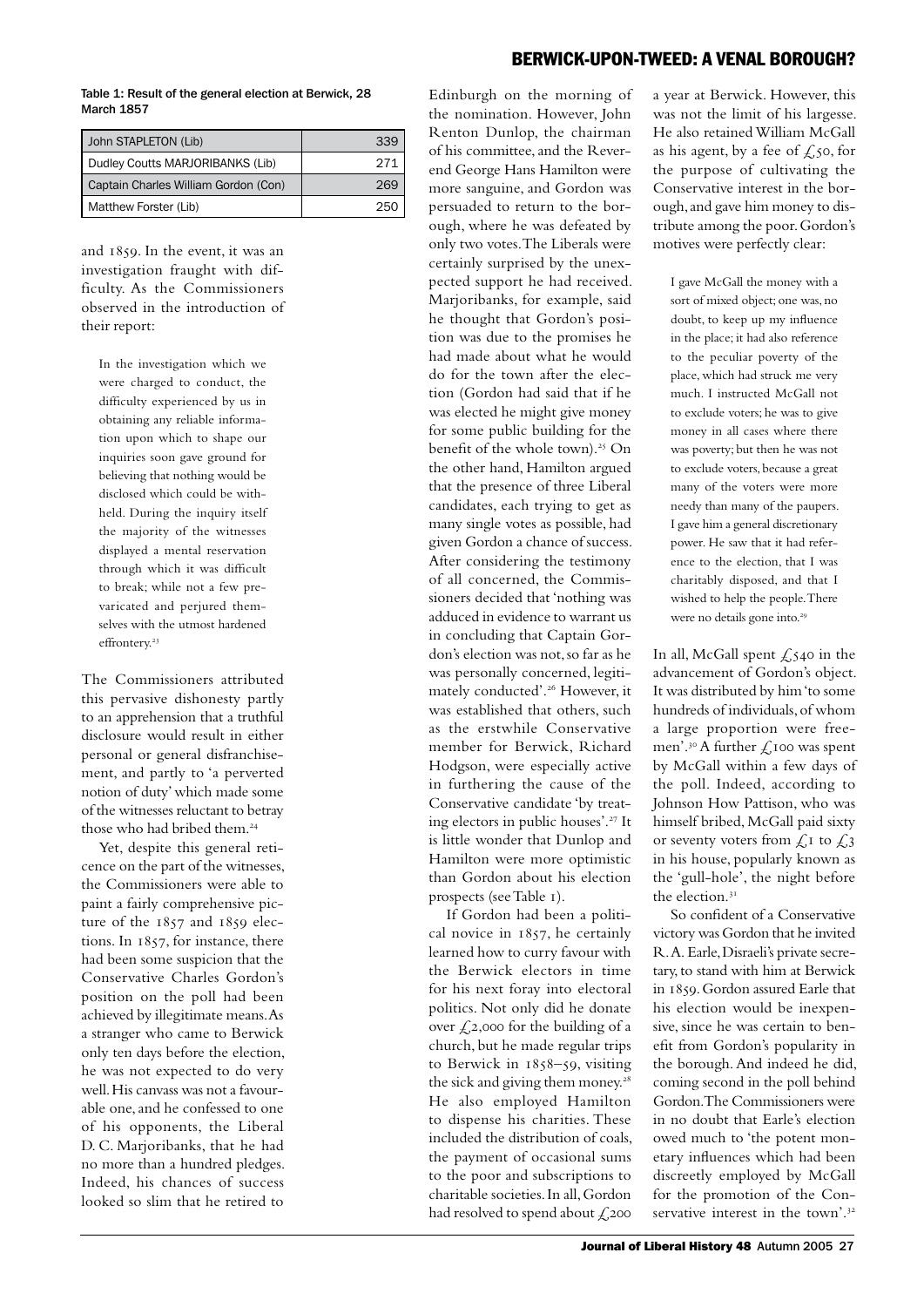Table 2: Result of the general election at Berwick, 30 April 1859

| Captain Charles William GORDON (Con) | 366 |
|--------------------------------------|-----|
| Ralph Anstruther EARLE (Con)         | 348 |
| Dudley Coutts Marjoribanks (Lib)     | 330 |
| John Stapleton (Lib)                 | 25  |

Table 3: Result of the by-election at Berwick, 20 August 1859

| Dudley Coutts MARJORIBANKS (Lib) | 305 |
|----------------------------------|-----|
| Richard Hodgson (Con)            | 304 |

Gordon himself concurred with this view, although he was inclined to believe that other factors played a part:

It is only natural to suppose that the money distributed through McGall had a considerable influence in securing the election, although I believe that people voted according to their predilections, and on other grounds as well<sup>33</sup>

This may well have been the case. However, the return of two Conservatives in 1859 was very much against expectations. Since their landslide victories in 1852 and 1853 the Liberals had dominated Berwick politics; and although there was always enough Conservative support in the borough to allow for the possibility of returning one Conservative candidate, the likelihood of achieving a double victory by legitimate means was fairly remote. It certainly did not happen again, although Richard Hodgson only narrowly failed to become Berwick's second Conservative member at the 1859 by-election. However, this election too was far from pure (see Table 2).

The 1859 by-election was brought about by the resignation of the Conservative member R.A. Earle. A compromise had been reached between Marjoribanks, Gordon and Earle, whereby the latter would retire following the withdrawal of Marjoribanks' petition against the two Conservative members; in return, Marjoribanks would be allowed to stand unopposed. However,

Conservatives from mounting a challenge at the August election. As in April, corruption played a prominent part in the contest. The Commissioners reported that bribery was committed on both sides by individual supporters of the two candidates, but that they were unable to determine the exact extent to which it was carried on. They entirely absolved Marjoribanks from the suspicion that he either directly or indirectly supplied money for the purpose of corruptly influencing the constituency. Although they failed to discover the existence of any organisation for the purpose of bribery on the Liberal side, they did find that on polling day three individuals were 'actively engaged in endeavouring to promote Mr. Marjoribanks' election by corrupt payments and offers'.34 Yet this was nothing compared to the bribery practised by the Conservatives, which the Commissioners described as 'more systematic, and almost wholly performed by the agency of William McGall'.<sup>35</sup> McGall had been very active on polling day, visiting the 'George' and the 'Woolpack' public houses, where he had bribed a number of electors to vote for Hodgson with money which was believed to have been provided by Hodgson for that express purpose (see Table  $3$ ).<sup>36</sup>

this did not prevent the Berwick

In their report the Commissioners named four individuals, including Gordon and McGall, who were guilty of bribery in April 1859 by corruptly giving or promising money for votes; and fifteen who were guilty of bribery by receiving money for their votes. In addition, they named twelve individuals, including Hodgson and McGall, who were guilty of bribery in August 1859 by giving or promising money for votes; and twelve who were guilty of bribery by receiving money.<sup>37</sup>

The damning conclusions of the 1861 Royal Commission are supported by Robert Mathison's account of corruption in the borough. In a letter to Richard Reed, the secretary of the Northern Reform Union, Mathison describes the bribery and treating that occurred at Berwick between 1832 and 1859, drawing particular attention to the 'Capital election' of 1852 and the 'bribery election' of 1859. <sup>38</sup> According to Mathison, after the 1859 election he heard 'a Gentleman who did "business" for the Whigs at many elections' say that there 'are two hundred voters who will not poll without money'. Mathison told Reed that he believed this to be true.<sup>39</sup>

If this evaluation of the corruptibility of the Berwick electorate is accurate, it would mean that of the 703 electors who were entitled to vote in 1859, just over 28 per cent of them were bribed to do so. On the other hand, if Forster's estimate of the number of corrupt electors is taken into consideration, the figure rises to above 35 per cent. Either way, this is bribery on a large scale. It would place Berwick on a par with boroughs like Yarmouth, where 33 per cent of the electors were proved to have given or received bribes,<sup>40</sup> and Beverley, where 37 per cent of the electorate were open to bribery;<sup>41</sup> but behind the most venal boroughs of the period, such as Reigate, where the proportion of the electorate affected by bribery was nearly 50 per cent,<sup>42</sup> St. Albans, where almost 64 per cent of the electors habitually took money,<sup>43</sup> Lancaster and Totnes, where corruption involved about 66 per cent of the electorate,<sup>44</sup> and the incorrigible Bridgwater, where 75 per cent of the constituency were 'hopelessly addicted' to giving or receiving bribes.45 Since all of these boroughs were disfranchised for corruption, Berwick can count itself lucky to have escaped a similar fate.

With such a high proportion of the electorate susceptible to bribery, it would be easy to assume that the outcome of an election would be determined by the amount of money that found its way into the pockets of the voters. However, there is compelling evidence to suggest that this was not the case. In his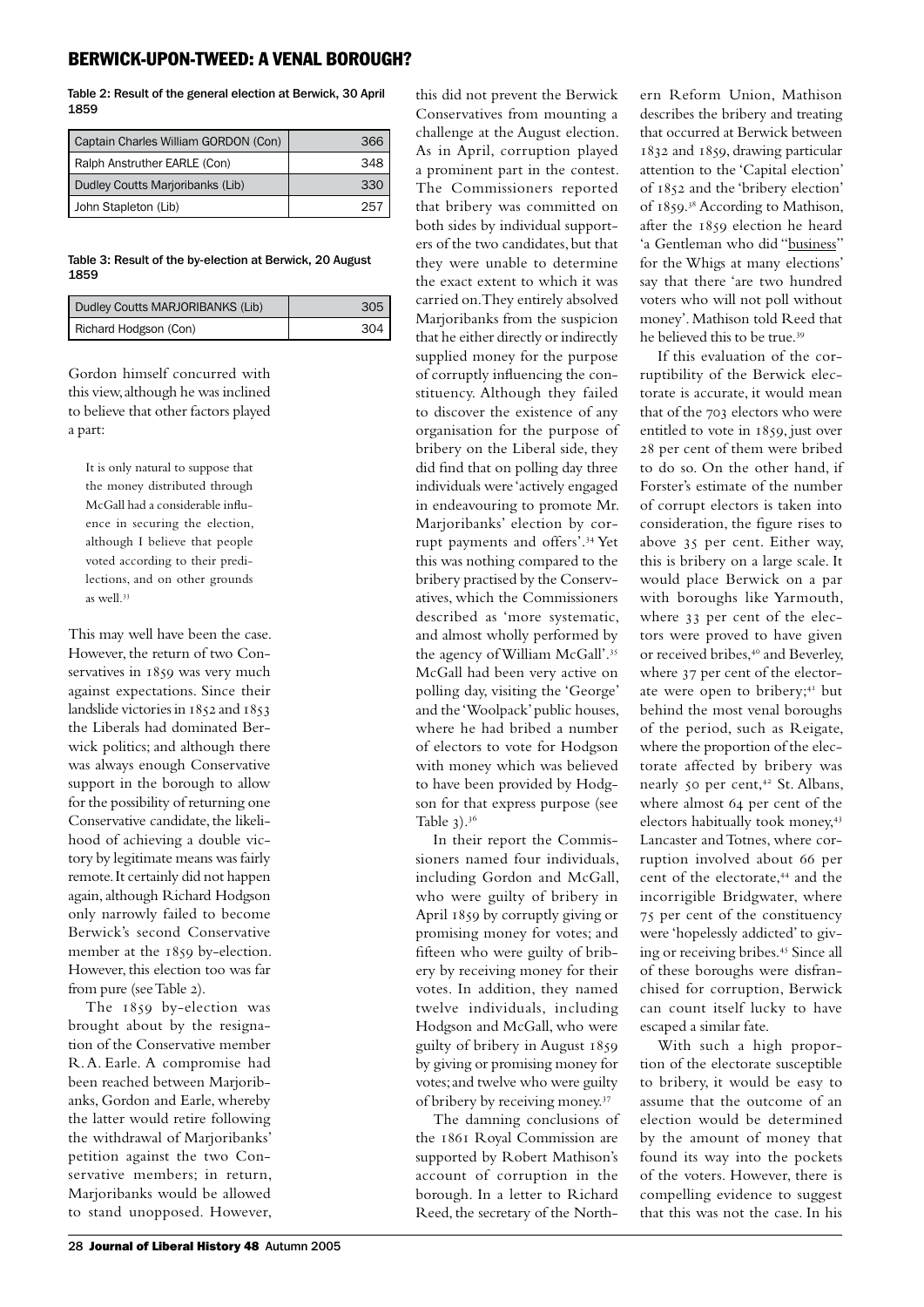study of electoral politics in midnineteenth century Lancashire, M.A. Manai has shown that pollbook evidence casts doubt on the alleged importance of corruption on the outcome of elections. By tracing a number of voters over a period of time, he discovered that they did not change their political allegiances and were not swayed by money. Other factors, such as occupation, age, location and religion, were much more significant determinants of voting behaviour than money. 'Bribery', argues Manai, 'may have confirmed rather than changed political views.'<sup>46</sup>

Other historians have also questioned the importance of bribery in determining election results. For instance, in his analysis of 3,716 electors during four Colchester elections, Andrew Phillips found that their voting behaviour appeared consistent and partisan.47 He concludes, 'If Colchester voters were venal, they were consistently so: only 1% of four-time voters switched party twice.'<sup>48</sup> Likewise, J. R.Vincent has shown that in constituencies throughout the country there was a strong correlation between occupation and political affiliation, suggesting that corruption had a limited impact upon voting behaviour. As he observes:

… though the relative will and power of each party to buy votes varied enormously from election to election and from candidate, the patterns of occupational preference remain relatively stable from year to year and from one place to another. Croesus fought many elections, but he never made shoemakers into good Tories, or butchers into good Liberals.<sup>49</sup>

This view is endorsed by T. J. Nossiter, who, in his study of voting behaviour in the northeast of England, points out that, even if the case is not conclusive, 'there are good grounds for believing opinion to have had a continuous relationship to occupation from 1832 onwards, not only in the north east, but in other large towns as well'.50 Notwithstanding all the evidence of extensive bribery and treating unearthed by Election Committees and Royal Commissions, Nossiter warns that, 'it would be perhaps unwise to assume that a voter necessarily accepted money from a party he would not have supported anyway'.<sup>51</sup>

Such a cautious approach to the relationship between money and voting behaviour would appear to be justified by evidence from this investigation. Using the reports of the 1852 Election Committee and the 1861 Royal Commission in conjunction with existing poll books (which record the way electors voted), it was possible to trace the voting behaviour over a series of elections of the twenty-eight voters who took bribes at the general elections of 1852 and 1859 and at the by-election of 1859. As all of these voters are known to have been corruptible, they are amongst those most likely to have allowed their voting behaviour to be influenced by money. Yet an analysis of their voting record, which in some cases spans as many as eight elections, produces an overall impression, not of a group of electors who were constantly changing their political allegiance, but rather of a group which was consistently loyal to one particular party. Such a picture of partisan voting would appear to confirm Manai's assertion that money confirmed rather than determined the voting preferences of those who took bribes at elections.

Of course, there were always electors to whom this rule did not apply. At Beverley, for instance, it was reported that out of the 1,000 voters who were open to bribery in 1868, a good third (over 12 per cent of the electorate) were known as 'rolling stock'. In other words, an adequate bribe would make them roll to the other side.<sup>52</sup> No doubt most constituencies had their share of these voters. It was alleged that Donkin lost at Berwick in 1837, 'because the men who took his money Nossiter warns that, 'it would be perhaps unwise to assume that a voter necessarily accepted money from a party he would not have supported anyway'.

– sold again to the Tories and thus did him in two ways at once'.<sup>53</sup> Similarly, in 1865 it was said that many of those electors who were charged in Alexander Mitchell's (Liberal) petition with having received bribes in 1863 had broken their pledges to William Cargill (Conservative) and voted for Mitchell.54 If such claims are true, the number of voters who sold out to the highest bidder must have been small. This is confirmed by the author's own investigation of voting consistency at Berwick elections during the period 1832–72. <sup>55</sup> It is further supported by Manai's analysis of individual voting behaviour at Lancaster, which suggests that 'the majority of voters remained loyal to specific parties rather than changing their political allegiances in line with whichever party offered them monetary incentives'.<sup>56</sup>

Taking into consideration the poll-book evidence of Berwick and of other constituencies, it is difficult not to concur with John Phillips' conclusion that:

The survival of bribery and other undue influences notwithstanding, most electors after 1832 chose to give their support to one of the parliamentary parties … Moreover, once an elector had chosen a party and cast his votes for it, he was likely to continue to support that party for the rest of his parliamentary voting career. If bribery was an active force at these elections, it seems to have been notably ineffectual.<sup>57</sup>

*Michael Wickham is a Lecturer in History at North Tyneside College.* 

- 1 Rev. T. Johnstone, *The History of Berwick-upon-Tweed* (Berwick, 1817), pp. 149–50.
- 2 Quoted in F. Askham, *The Gay Delavals* (London, 1955), p. 124.
- 3 J. Lambert to 3rd Earl Grey, 13 May 1832, *3rd Earl Grey MSS*., Box 113, file 2.
- 4 *Berwick Advertiser*, 7 May 1831, p. 4.
- 5 Quoted in the Berwick Advertiser, 15 September 1832, p. 4.
- 6 *Weekly Despatch*, 5 January 1833, quoted in the *Berwick Advertiser*, 12